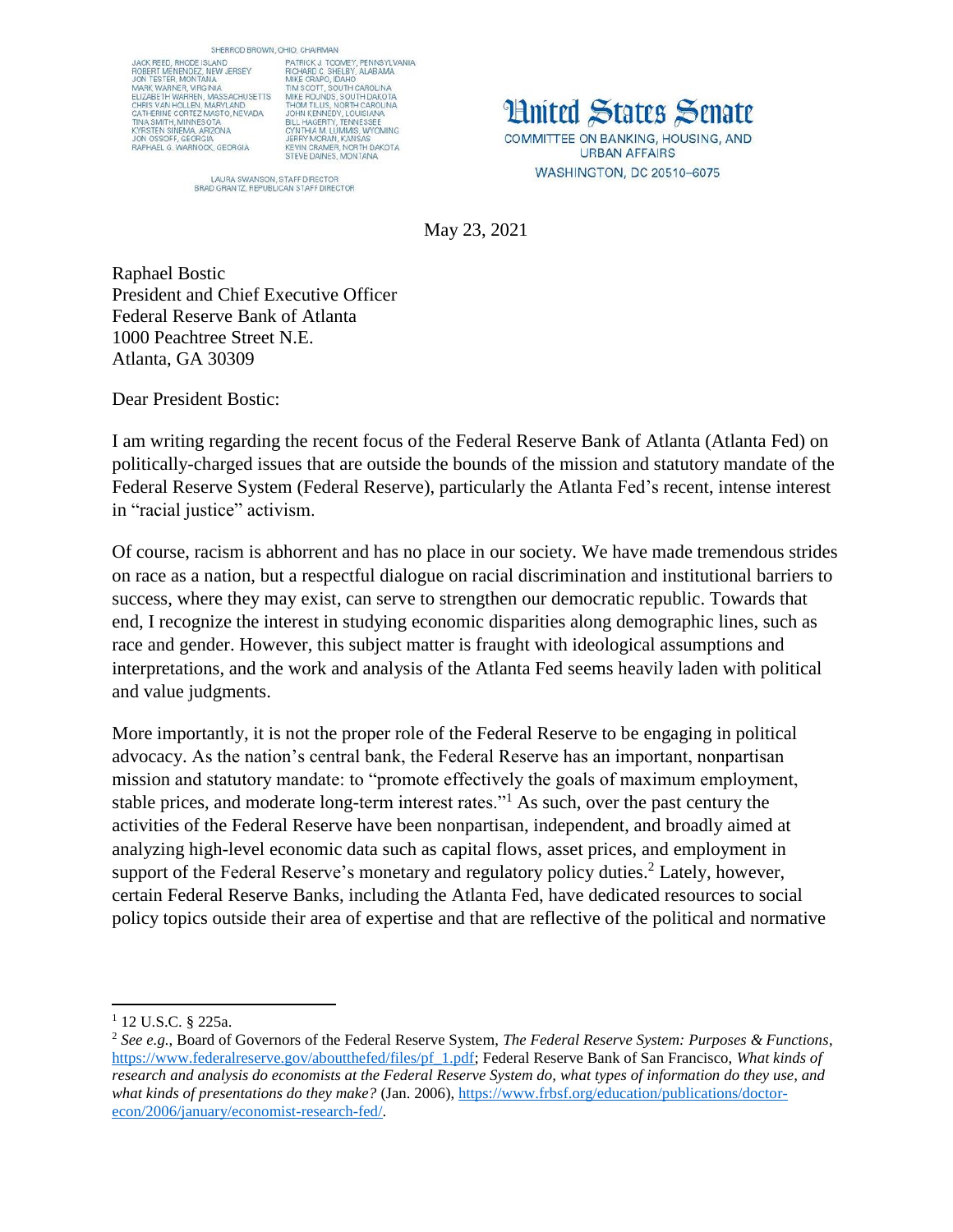leanings of Federal Reserve Bank officials who are neither elected to political office nor confirmed by the Senate.<sup>3</sup>

Under your leadership, the Atlanta Fed increasingly has focused on politically-charged social causes, like racial justice activism, that are wholly unrelated to the Federal Reserve's statutory mandate. The Atlanta Fed's obsession with race is apparent in the various materials that the Atlanta Fed publicizes on its website as well as the public statements made by its leaders. For example, the Atlanta Fed's *Racism and the Economy* series, which is premised upon the subjective opinion that "[r]acism forms the foundation of inequality in our society," features prominently on the Atlanta Fed's website.<sup>4</sup> The fifth and most recent installment of this series, *Racism and the Economy: Focus on the Economics Profession*, examined "how racism affects the people and practice of economics" and included speakers such as the AFL-CIO's chief economist.<sup>5</sup> Past installments of this series included: (1) *Racism and the Economy: Focus on Housing*, which examined "structural racism in our housing markets" and proposed solutions such as abolishing single-family zoning and offering "restorative housing reparations";<sup>6</sup> (2) Racism and the Economy: Focus on Education,<sup>7</sup> in which the invited presenters advocated for expanding the welfare state and imposing new mandates on private employers; 8 (3) *Racism and the Economy: Focus on Unemployment*, which examined proposals to "remove barriers to equity and improve employment outcomes for workers of color," such as fostering "enlightened selfinterest in the corporate sector," strengthening the Equal Employment Opportunity Commission, and rethinking job applicant screening policies and algorithms;<sup>9</sup> and (4) the initial *Racism and* 

 $\overline{\phantom{a}}$ <sup>3</sup> *See e.g.*, Federal Reserve Bank of Atlanta, *Racism and the Economy: Focus on the Housing* (Mar. 1, 2021), [https://www.atlantafed.org/news/conferences-and-events/conferences/2021/03/01/racism-and-the-economy-focus](https://www.atlantafed.org/news/conferences-and-events/conferences/2021/03/01/racism-and-the-economy-focus-on-housing.aspx)[on-housing.aspx;](https://www.atlantafed.org/news/conferences-and-events/conferences/2021/03/01/racism-and-the-economy-focus-on-housing.aspx) Federal Reserve Bank of Atlanta, *Racism and the Economy: Series kickoff event* (Oct. 7, 2020); [https://www.atlantafed.org/news/conferences-and-events/conferences/2020/10/07/racism-and-the-economy.aspx;](https://www.atlantafed.org/news/conferences-and-events/conferences/2020/10/07/racism-and-the-economy.aspx) Raphael Bostic, President and CEO, Federal Reserve Bank of Atlanta, *A Moral and Economic Imperative to End Racism*, [https://www.atlantafed.org/about/feature/2020/06/12/bostic-a-moral-and-economic-imperative-to-end](https://www.atlantafed.org/about/feature/2020/06/12/bostic-a-moral-and-economic-imperative-to-end-racism)[racism.](https://www.atlantafed.org/about/feature/2020/06/12/bostic-a-moral-and-economic-imperative-to-end-racism)

<sup>&</sup>lt;sup>4</sup> The Federal Reserve Banks of Atlanta, Minneapolis, and Boston have partnered to present this series. *See e.g.*, Federal Reserve Bank of Atlanta, *Racism and the Economy* (last accessed May 20, 2021),

[https://www.atlantafed.org/news/conferences-and-events/conferences/racism-and-the-economy;](https://www.atlantafed.org/news/conferences-and-events/conferences/racism-and-the-economy) *see also* Federal Reserve Bank of Minneapolis, Racism and the Economy: Series kickoff event (Oct. 7, 2020),

[https://www.minneapolisfed.org/events/2020/racism-and-the-economy-series-kickoff-event.](https://www.minneapolisfed.org/events/2020/racism-and-the-economy-series-kickoff-event)

<sup>5</sup> Federal Reserve Bank of Minneapolis, *Racism and the Economy: Focus on the Economics Profession* (Apr. 13, 2021), [https://www.minneapolisfed.org/events/2021/racism-and-the-economy-focus-on-the-economics-profession.](https://www.minneapolisfed.org/events/2021/racism-and-the-economy-focus-on-the-economics-profession) <sup>6</sup> Federal Reserve Bank of Atlanta, *Racism and the Economy: Focus on the Housing* (Mar. 1, 2021),

[https://www.atlantafed.org/news/conferences-and-events/conferences/2021/03/01/racism-and-the-economy-focus](https://www.atlantafed.org/news/conferences-and-events/conferences/2021/03/01/racism-and-the-economy-focus-on-housing.aspx)[on-housing.aspx;](https://www.atlantafed.org/news/conferences-and-events/conferences/2021/03/01/racism-and-the-economy-focus-on-housing.aspx) Federal Reserve Bank of Minneapolis, *Racism and the Economy: Focus on the Housing* (Mar. 1, 2021), [https://www.minneapolisfed.org/events/2021/racism-and-the-economy-focus-on-housing.](https://www.minneapolisfed.org/events/2021/racism-and-the-economy-focus-on-housing)

<sup>7</sup> Federal Reserve Bank of Atlanta, *Racism and the Economy: Focus on Education* (Jan. 12, 2021),

[https://www.atlantafed.org/news/conferences-and-events/conferences/2021/01/12/racism-and-the-economy-focus](https://www.atlantafed.org/news/conferences-and-events/conferences/2021/01/12/racism-and-the-economy-focus-on-education.aspx)[on-education.aspx;](https://www.atlantafed.org/news/conferences-and-events/conferences/2021/01/12/racism-and-the-economy-focus-on-education.aspx) Federal Reserve Bank of Minneapolis, *Racism and the Economy: Focus on Education* (Jan. 12, 2021), [https://www.minneapolisfed.org/events/2021/racism-and-the-economy-focus-on-education.](https://www.minneapolisfed.org/events/2021/racism-and-the-economy-focus-on-education)

<sup>&</sup>lt;sup>8</sup> Setting aside the propriety of the forum itself, none of the participants discussed alternatives to greater government control of education, such as parental choice.

<sup>9</sup> Federal Reserve Bank of Atlanta, *Racism and the Economy: Focus on Employment* (Nov. 17, 2020), [https://www.atlantafed.org/news/conferences-and-events/conferences/2020/11/17/racism-and-the-economy-focus](https://www.atlantafed.org/news/conferences-and-events/conferences/2020/11/17/racism-and-the-economy-focus-on-employment.aspx)[on-employment.aspx;](https://www.atlantafed.org/news/conferences-and-events/conferences/2020/11/17/racism-and-the-economy-focus-on-employment.aspx) Federal Reserve Bank of Minneapolis, Fed's "*Racism and the Economy" series explores*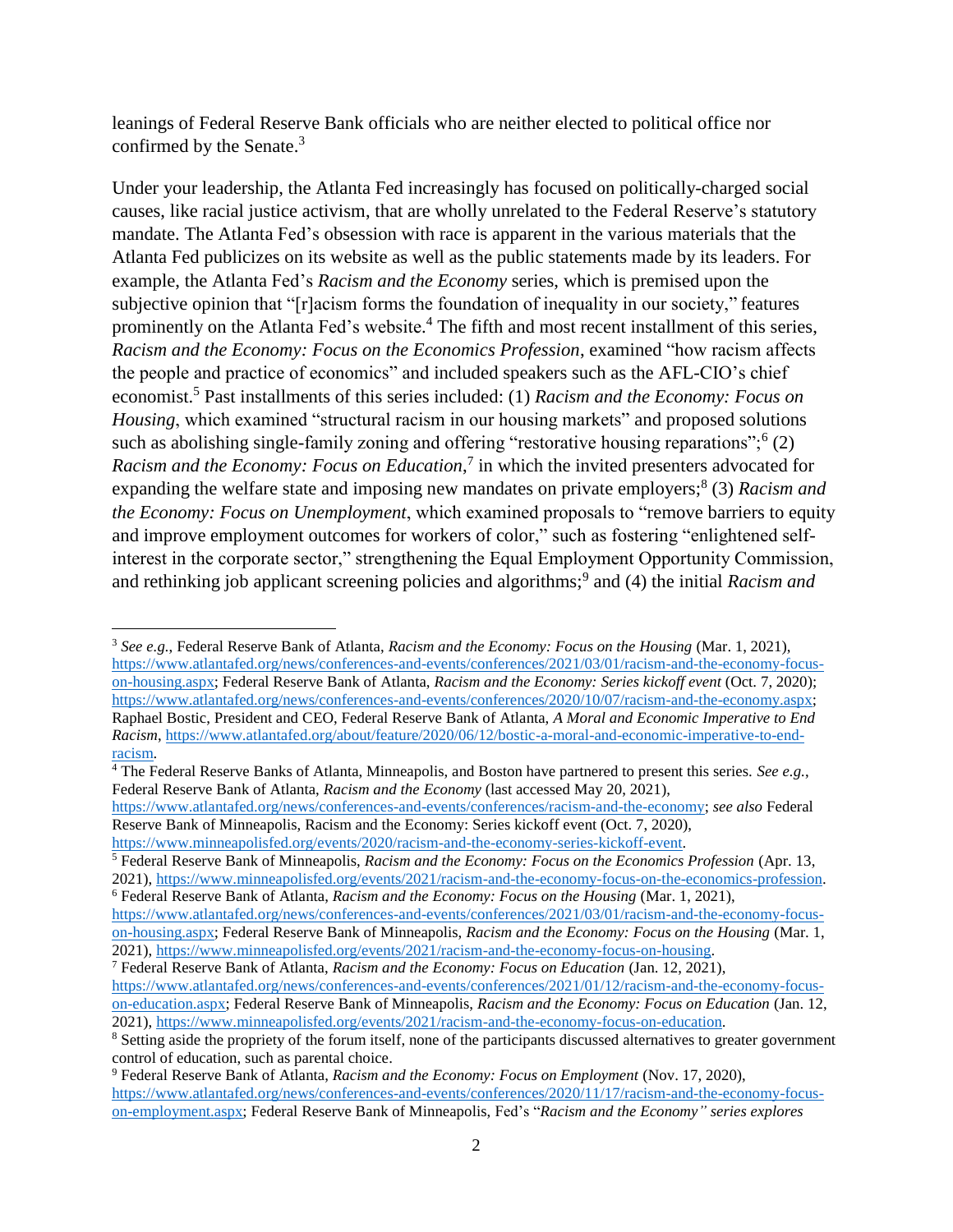*the Economy* series event, which examined "structural racism in America's economy" and proposed solutions such as "better engaging communities of color, acknowledging the nation's history [of racism], and prioritizing diversity and inclusion in hiring."<sup>10</sup>

Some may welcome these events as useful or needed discussions, but it is perplexing as to why they would be undertaken by a regional Federal Reserve Bank. These events represent a dubious use of federal resources, as the federal government has agencies and departments for education (Education), workforce (Labor), and prosecuting racial discrimination (Justice). Not only were these events far afield from the Federal Reserve's mission and expertise, but many suffered from severe bias. All of the policy prescriptions recommended to treat the presumed ubiquity of racism required a more intrusive and expansive government.

The Atlanta Fed also features on its website a "Message from the President" entitled, *A Moral and Economic Imperative to End Racism* that currently occupies a central place on the Office of the President's webpage.<sup>11</sup> In this message, you write that recent "events [of police brutality] are yet another reminder that many of our fellow citizens endure the burden of unjust, exploitative, and abusive treatment by institutions in this country" and that these institutions "hurt not only the African Americans they've targeted, but the systemic racism they've codified also hurt, and continues to hurt, America and its economy."<sup>12</sup> You then assert that "the [racist] legacies of these institutions remain, and we continue to experience misguided bias and prejudices that stem from these stains on our history."<sup>13</sup> You go on to state that the "Atlanta Fed can contribute to a more inclusive economy . . . by addressing the economic inequality that persists in this country" as "economic inequality adds fuel to the underlying oppression that is now driving the protestors."<sup>14</sup> Finally, in a call to political advocacy, you write that, "It is time for this cycle to stop. It is time for us to collectively embrace the promise of an inclusive America, one where everyone can participate fully. . . . All of us, especially our white allies, must learn the history of systemic racism and the ways it continues to manifest in our lives today . . . [and] we must all reflect on what we can do to effect change at every turn."<sup>15</sup>

As should be obvious, many of the above writings and activities of the Atlanta Fed under your leadership are extremely political in nature and fall well outside the mission and expertise of the Federal Reserve. Historically, the Federal Reserve's independence and careful adherence to

<sup>10</sup> Federal Reserve Bank of Atlanta, *Racism and the Economy: Series kickoff event* (Oct. 7, 2020); [https://www.atlantafed.org/news/conferences-and-events/conferences/2020/10/07/racism-and-the-economy.aspx;](https://www.atlantafed.org/news/conferences-and-events/conferences/2020/10/07/racism-and-the-economy.aspx) Federal Reserve Bank of Minneapolis, "*Racism and the Economy" series launched* (Oct. 22, 2020), [https://www.minneapolisfed.org/article/2020/racism-and-the-economy-series-launched.](https://www.minneapolisfed.org/article/2020/racism-and-the-economy-series-launched)

<sup>11</sup> Federal Reserve Bank of Atlanta, Office of the President (last accessed May 20, 2021),

https://www.atlantafed.org/about/atlantafed/officers/executive\_office/bostic-raphael?d=1&s=ad. <sup>12</sup> Raphael Bostic, President and CEO, Federal Reserve Bank of Atlanta, *A Moral and Economic Imperative to End Racism*, [https://www.atlantafed.org/about/feature/2020/06/12/bostic-a-moral-and-economic-imperative-to-end](https://www.atlantafed.org/about/feature/2020/06/12/bostic-a-moral-and-economic-imperative-to-end-racism)[racism.](https://www.atlantafed.org/about/feature/2020/06/12/bostic-a-moral-and-economic-imperative-to-end-racism)

 $\overline{a}$ 

*racial inequities in labor markets* (Dec. 2, 2020), [https://www.minneapolisfed.org/article/2020/feds-racism-and-the](https://www.minneapolisfed.org/article/2020/feds-racism-and-the-economy-series-explores-racial-inequities-in-labor-markets)[economy-series-explores-racial-inequities-in-labor-markets.](https://www.minneapolisfed.org/article/2020/feds-racism-and-the-economy-series-explores-racial-inequities-in-labor-markets)

 $\overline{^{13}$  *Id.* 

<sup>14</sup> *Id*.

<sup>15</sup> *Id*.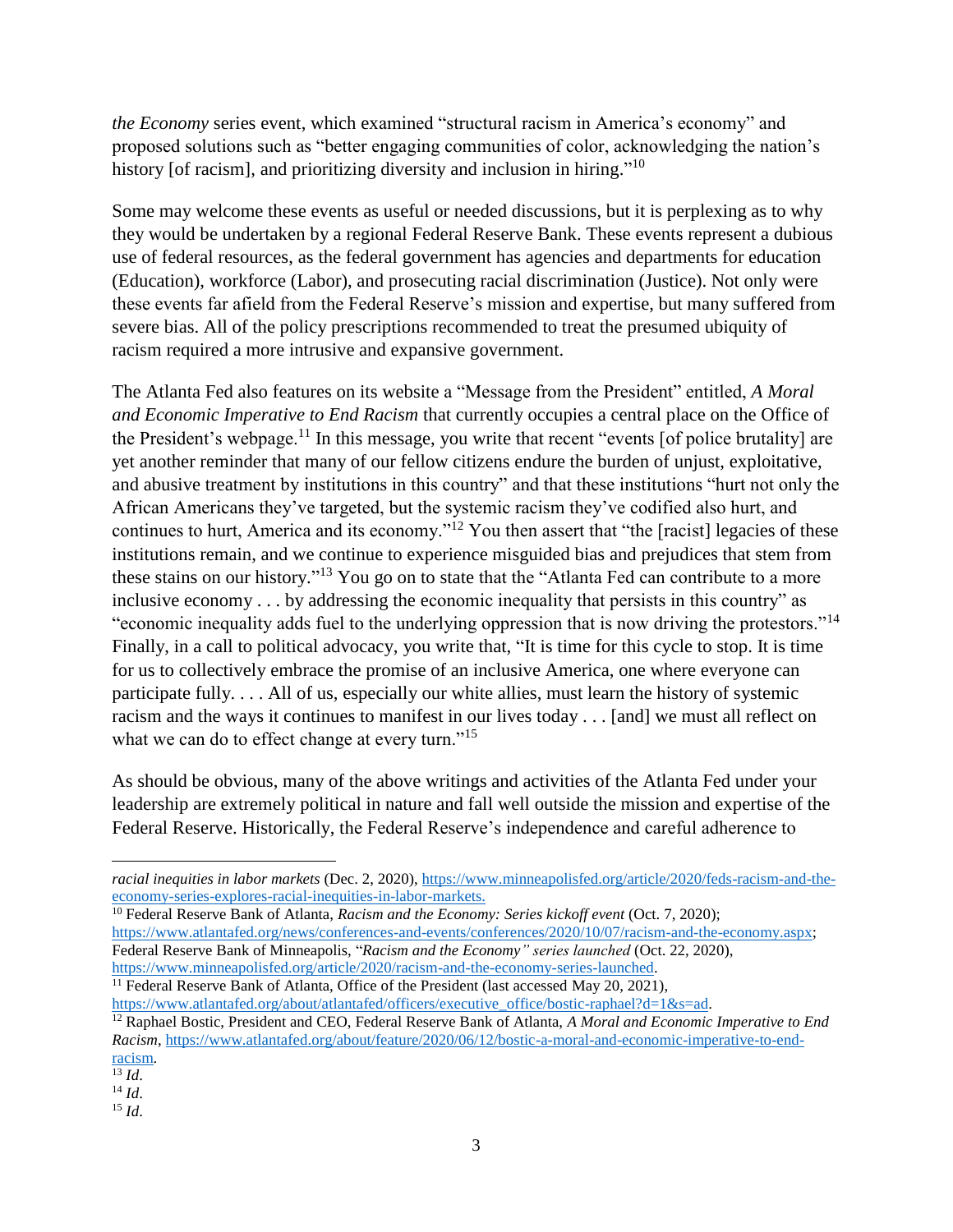nonpartisanship have allowed it to avoid being seen as a politicized body in the course of carrying out its dual mandate of maintaining price stability and full employment. However, the Atlanta Fed's intense interest in social and political advocacy under your leadership regrettably has had the opposite effect. Indeed, after examining the contents of the Atlanta Fed's website, including your "Message from the President" described above and the *Racism and the Economy* series that you have personally endorsed and promoted, <sup>16</sup> I am left with the impression that you believe that a primary role of the Atlanta Fed is to thrust itself into highly charged issues of race and politics rather than focusing on carrying out the Federal Reserve's dual mandate enshrined in statute.<sup>17</sup>

Whether or not this is your personal view, I would remind you that only Congress has the authority to reform the Federal Reserve or modify its statutory mission.<sup>18</sup> Moreover, I would caution you on the reputational damage being inflicted on the Atlanta Fed and the Federal Reserve as a whole by pursuing a highly politicized social agenda unrelated to monetary policy.

In light of the Atlanta Fed's sudden and alarming preoccupation with the political advocacy described above, I request that the Atlanta Fed provide a briefing to my Committee staff on this subject by no later than the week of June 7, 2021, to fully explain the impetus and intent behind the Atlanta Fed's departure from its historical mission.

In addition, please provide the following information by no later than June 7, 2021:

- 1. All records describing or relating to the Atlanta Fed's planning for any of its *Racism and the Economy* events:<sup>19</sup>
- 2. All records related to the drafting and/or publicizing of your "Message from the President" entitled *A Moral and Economic Imperative to End Racism*;

<sup>16</sup> Not only is the *Racism and the Economy* series prominently featured on the Atlanta Fed's website, but you have made the Atlanta Fed a lead sponsor of these events, along with the Federal Reserve Banks of Minneapolis and Boston, and you have personally been featured as a speaker at several of these events. *See e.g*., Federal Reserve Bank of Minneapolis, *Transcript for Racism and the Economy: Series Kickoff Event* (Oct. 22, 2020), [https://www.minneapolisfed.org/events/2020/racism-and-the-economy-series-kickoff-event/event-transcript;](https://www.minneapolisfed.org/events/2020/racism-and-the-economy-series-kickoff-event/event-transcript) Federal Reserve Bank of Minneapolis, *Racism and the Economy: Focus on Education* (Jan. 12, 2021), [https://www.minneapolisfed.org/events/2021/racism-and-the-economy-focus-on-education.](https://www.minneapolisfed.org/events/2021/racism-and-the-economy-focus-on-education)

 $\overline{\phantom{a}}$ 

<sup>18</sup> Although then-Presidential Candidate Joe Biden asked Congress in July 2020 to amend the Federal Reserve Act to "add to that responsibility and aggressively target persistent racial gaps in jobs, wages, and wealth," Congress never did so. *See* Jacob M. Schlesinger and Sabrina Siddiqui, *Biden Urges Bigger Role for Fed in Addressing Racial Wealth Gap*, THE WALL STREET JOURNAL (Jul. 28, 2020), [https://www.wsj.com/articles/biden-to-urge-federal](https://www.wsj.com/articles/biden-to-urge-federal-reserve-to-take-on-racial-wealth-gap-11595948475)[reserve-to-take-on-racial-wealth-gap-11595948475;](https://www.wsj.com/articles/biden-to-urge-federal-reserve-to-take-on-racial-wealth-gap-11595948475) *see also* Federal Reserve Racial and Economic Equity Act, S. 4464, 116th Cong. § 2 (Aug. 8, 2020) (introduced by Sen. Elizabeth Warren), *available* at [https://www.congress.gov/bill/116th-congress/senate-bill/4464?r=4&s=1.](https://www.congress.gov/bill/116th-congress/senate-bill/4464?r=4&s=1)

<sup>&</sup>lt;sup>17</sup> While I condemn racism in the strongest terms and would not fault you for publicly condemning acts of racism

when they occur, it is quite another thing for you to leverage the resources of an ostensibly independent and nonpartisan Federal Reserve Bank to advance a particular political cause or movement.

 $19$  The term "records" means any written, recorded, or graphic matter of any nature whatsoever, regardless of how recorded or preserved, and whether original or copy.